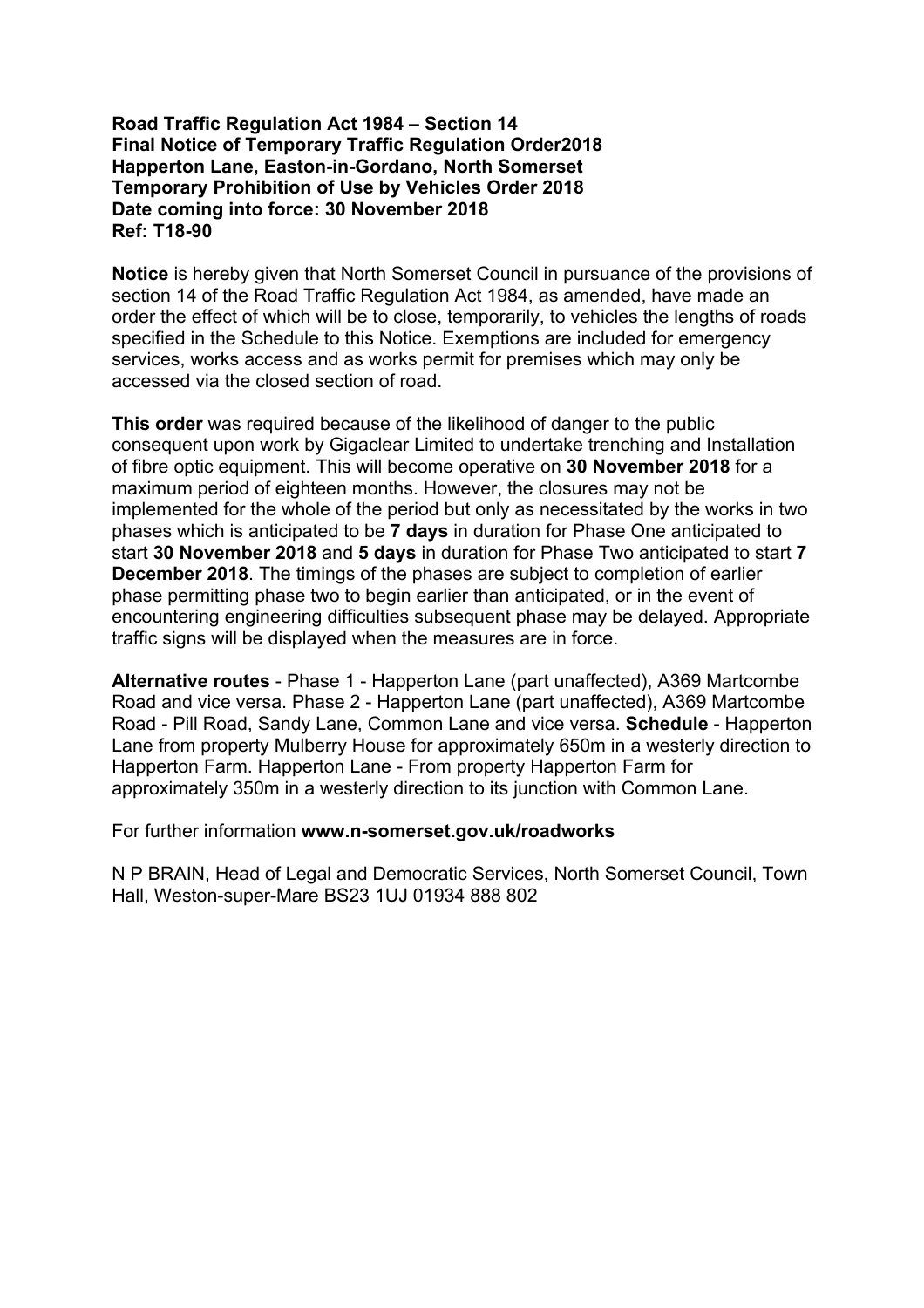# **Road Traffic Regulation Act 1984 – Section 14 Notice of Temporary Traffic Regulation Order 2019 Spider Lane (Part of Footpath AX31/14), Weston-super-Mare, North Somerset Temporary Prohibition of Use by Pedestrians Order 2019 Date coming into force: 7 January 2019 Ref: T19-11**

**Notice** is hereby given that North Somerset Council in pursuance of the provisions of section 14 of the Road Traffic Regulation Act 1984, as amended, intend to make an order the effect of which will be to close, temporarily, to pedestrians the lengths of footpath specified in the Schedule to this Notice. Exemptions are included for emergency services, works access and as works permit for premises which may only be accessed via the closed section of road.

**This order** is required because of the likelihood of danger to the public consequent upon work by Western Power Distribution to undertake trenching for substation works. This will become operative on the 7th January 2019 for a maximum period of six months. However, the closures may not be implemented for the whole of the period but only as necessitated by the works which is anticipated to be of 12 days in duration. Appropriate traffic signs will be displayed when the measures are in force.

**Alternative routes** - Royal Parade, St Margarets Terrace, rear path to the Winter Gardens in Town Square and vice versa. **Schedule** - Spider Lane (part of Footpath AX31/14) - the entire length.

For further information **www.n-somerset.gov.uk/roadworks**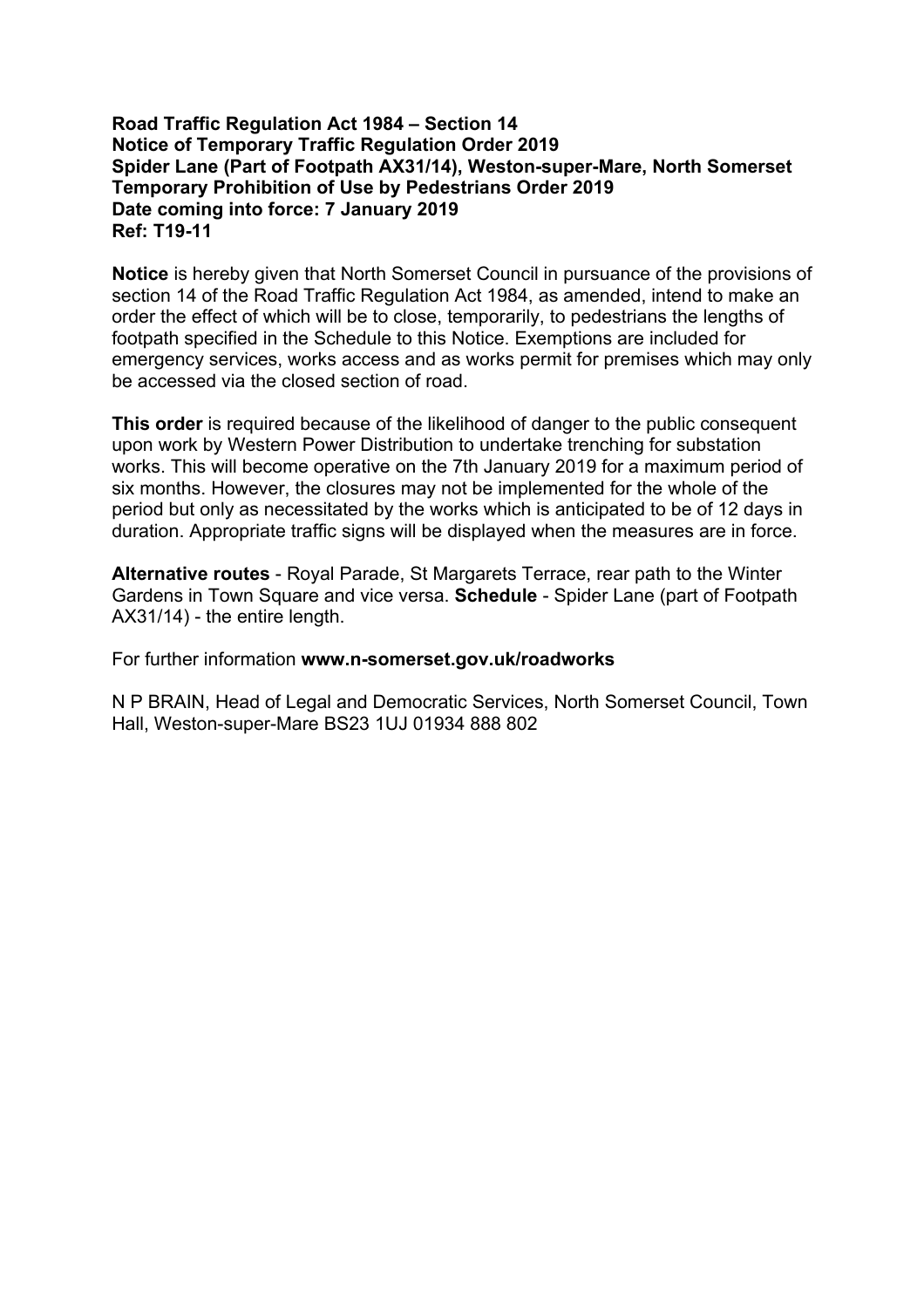## **Road Traffic Regulation Act 1984 – Section 14 Notice of Temporary Traffic Regulation Order 2019 All Saints Lane, Clevedon, North Somerset Temporary Prohibition of Use by Vehicles Order 2019 Date coming into force: 2 January 2019 Ref: T19-10**

**Notice** is hereby given that North Somerset Council in pursuance of the provisions of section 14 of the Road Traffic Regulation Act 1984, as amended, intend to make an order the effect of which will be to close, temporarily, to vehicles the lengths of roads specified in the Schedule to this Notice. Exemptions are included for emergency services, works access and as works permit for premises which may only be accessed via the closed section of road.

**This order** is required because of the likelihood of danger to the public consequent upon work by BT to undertake safe underground working for Openreach Engineer. This will become operative on **2 January 2019** for a maximum period of eighteen months. However, the closures may not be implemented for the whole of the period but only as necessitated by the works which is anticipated to be **3 days** in duration. Appropriate traffic signs will be displayed when the measures are in force.

**Alternative routes** - All Saints Lane (part unaffected), Tickenham Road, Walton Road, All Saints Lane (part unaffected) and vice versa. **Schedule** - All Saints Lane from outside property No 12 for approximately 20m in a northerly direction.

For further information **www.n-somerset.gov.uk/roadworks**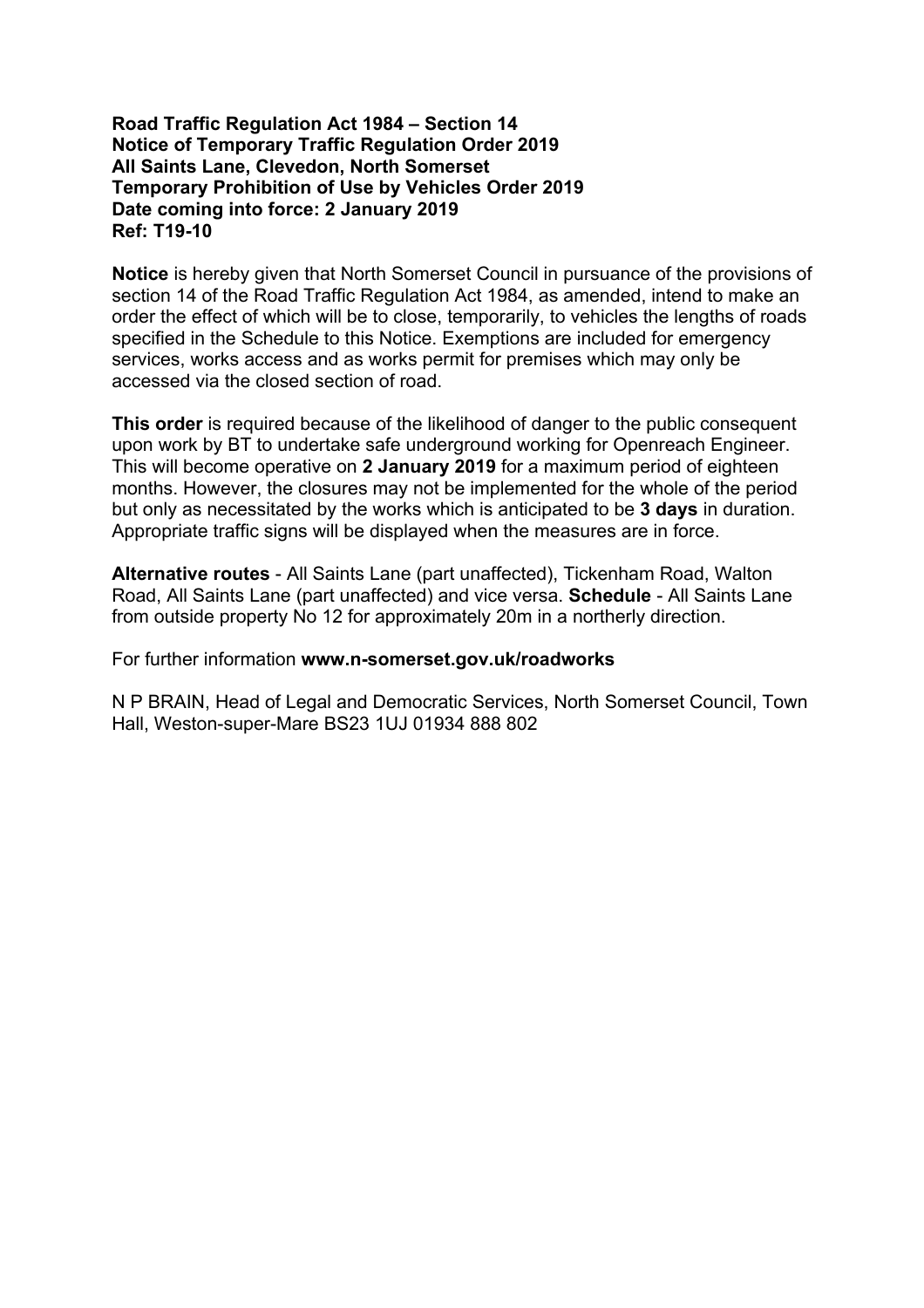# **Road Traffic Regulation Act 1984 – Section 14 Final Notice of Temporary Traffic Regulation Order 2018 Littleton Lane, Winford, North Somerset Temporary Prohibition of Use by Vehicles Order 2018 Date coming into force: 10 December 2018 Ref: T18-132**

**Notice** is hereby given that North Somerset Council in pursuance of the provisions of section 14 of the Road Traffic Regulation Act 1984, as amended, have made an order the effect of which will be to close, temporarily, to vehicles the lengths of roads specified in the Schedule to this Notice. Exemptions are included for emergency services, works access and as works permit for premises which may only be accessed via the closed section of road.

This order was required because of the likelihood of danger to the public consequent upon work by Truespeed Communications Ltd to install duct for Fibre optic equipment. This will become operative on **10 December 2018** for a maximum period of eighteen months. However, the closures may not be implemented for the whole of the period but only as necessitated by the works which is anticipated to be **12 days** in duration. Appropriate traffic signs will be displayed when the measures are in force.

**Alternative routes** – no suitable route. **Schedule** - Littleton Lane from its junction with Chew Road (B3133) for approximately 578m in a northerly direction.

For further information **www.n-somerset.gov.uk/roadworks**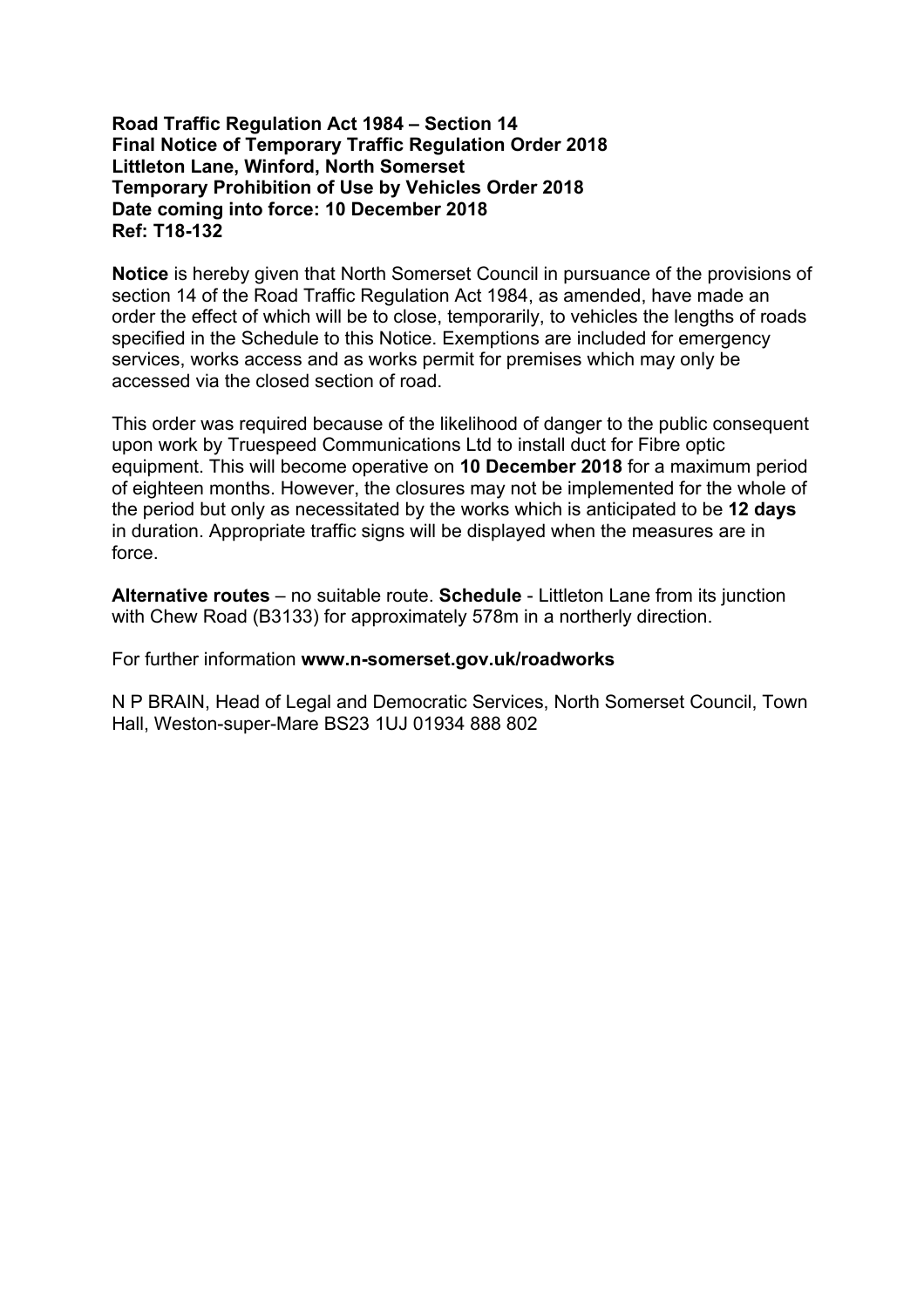# **Road Traffic Regulation Act 1984 – Section 14 Final Notice of Temporary Traffic Regulation Order 2018 Winthill, Banwell, North Somerset Temporary Prohibition of Use by Vehicles Order 2018 Date coming into force: 6 December 2018 Ref: T18-134**

**Notice** is hereby given that North Somerset Council in pursuance of the provisions of section 14 of the Road Traffic Regulation Act 1984, as amended, have made an order the effect of which will be to close, temporarily, to vehicles the lengths of roads specified in the Schedule to this Notice. Exemptions are included for emergency services, works access and as works permit for premises which may only be accessed via the closed section of road.

**This order** was required because of the likelihood of danger to the public consequent upon work by Gigaclear Limited to undertake trenching and installation of fibre optic equipment. This will become operative on **6 December 2018** for a maximum period of eighteen months. However, the closures may not be implemented for the whole of the period but only as necessitated by the works in two phases which is anticipated to be **6 days** in duration for Phase One anticipated to start **6 December 2018** and anticipated to be **10 days** in duration for Phase Two anticipated to start **12 December 2018**. Appropriate traffic signs will be displayed when the measures are in force.

**Alternative routes** - Christon Road, The Rhodyate and vice versa. **Schedule** - Phase One - Winthill - from its junction with The Rhodyate for approximately 70m in a Westerly direction. Phase Two - Winthill- from its junction with Christon Road for approximately 250m in an Easterly Direction to outside property Winthill Farm.

For further information **www.n-somerset.gov.uk/roadworks**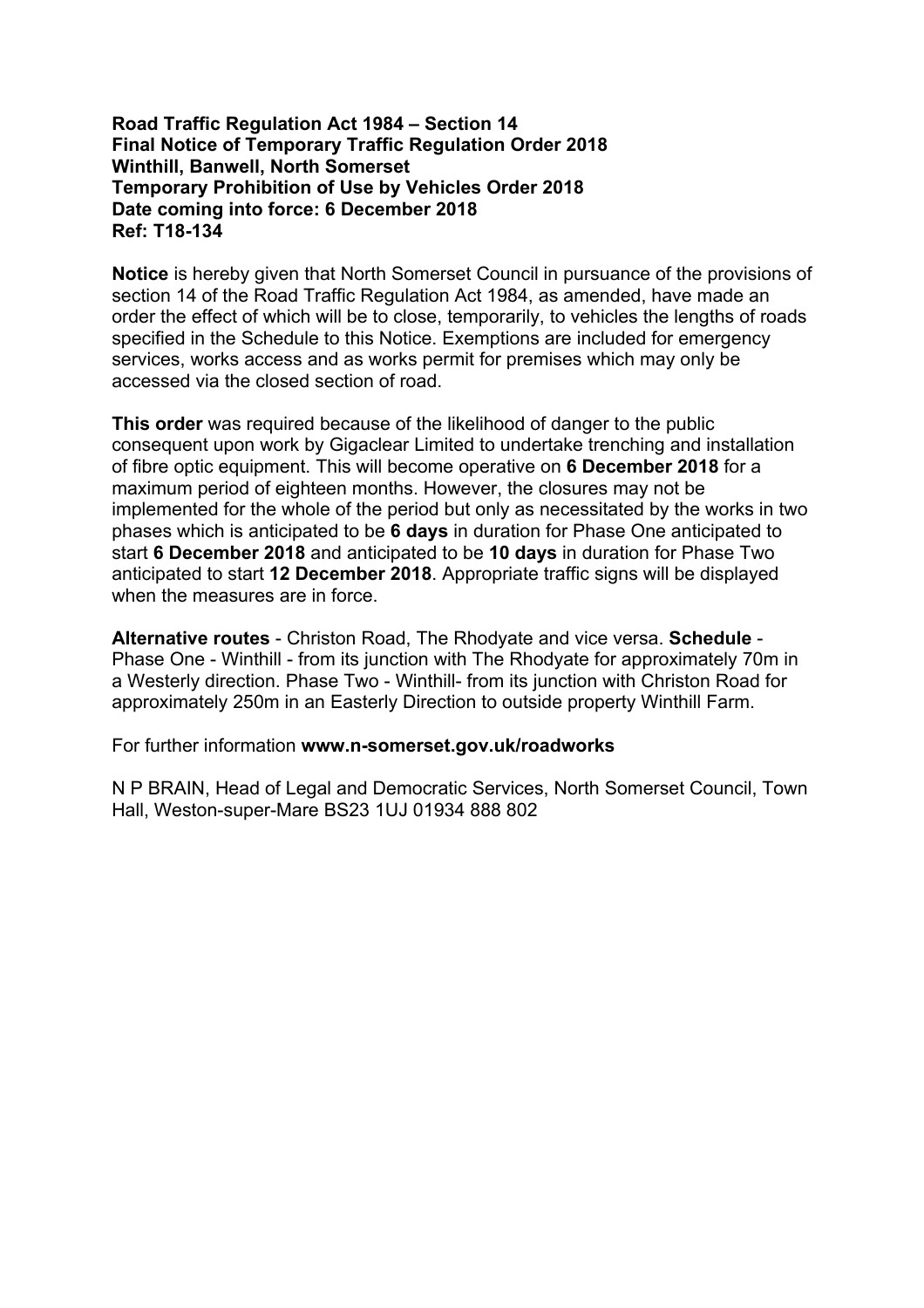# **Road Traffic Regulation Act 1984 – Section 14 Final Notice of Temporary Traffic Regulation Order 2018 High Street (2), Banwell, North Somerset Temporary Prohibition of Use by Vehicles Order 2018 Date coming into force: 8 December 2018 Ref: T18-131**

**Notice** is hereby given that North Somerset Council in pursuance of the provisions of section 14 of the Road Traffic Regulation Act 1984, as amended, have made an order the effect of which will be to close, temporarily, to vehicles the lengths of roads specified in the Schedule to this Notice. Exemptions are included for emergency services, works access and as works permit for premises which may only be accessed via the closed section of road.

**This order** was required because of the likelihood of danger to the public consequent upon work by Bristol Water to connect new water supply. This will become operative on **8 December 2018** for a maximum period of eighteen months. However, the closures may not be implemented for the whole of the period but only as necessitated by the works which is anticipated to be **2 days** in duration. Appropriate traffic signs will be displayed when the measures are in force.

**Alternative routes** - High Street (part unaffected), Whitley Road, Christon Road, Winthill, Castle Hill and vice versa. **Schedule** - High Street outside property no.5 High Street, Banwell.

For further information **www.n-somerset.gov.uk/roadworks**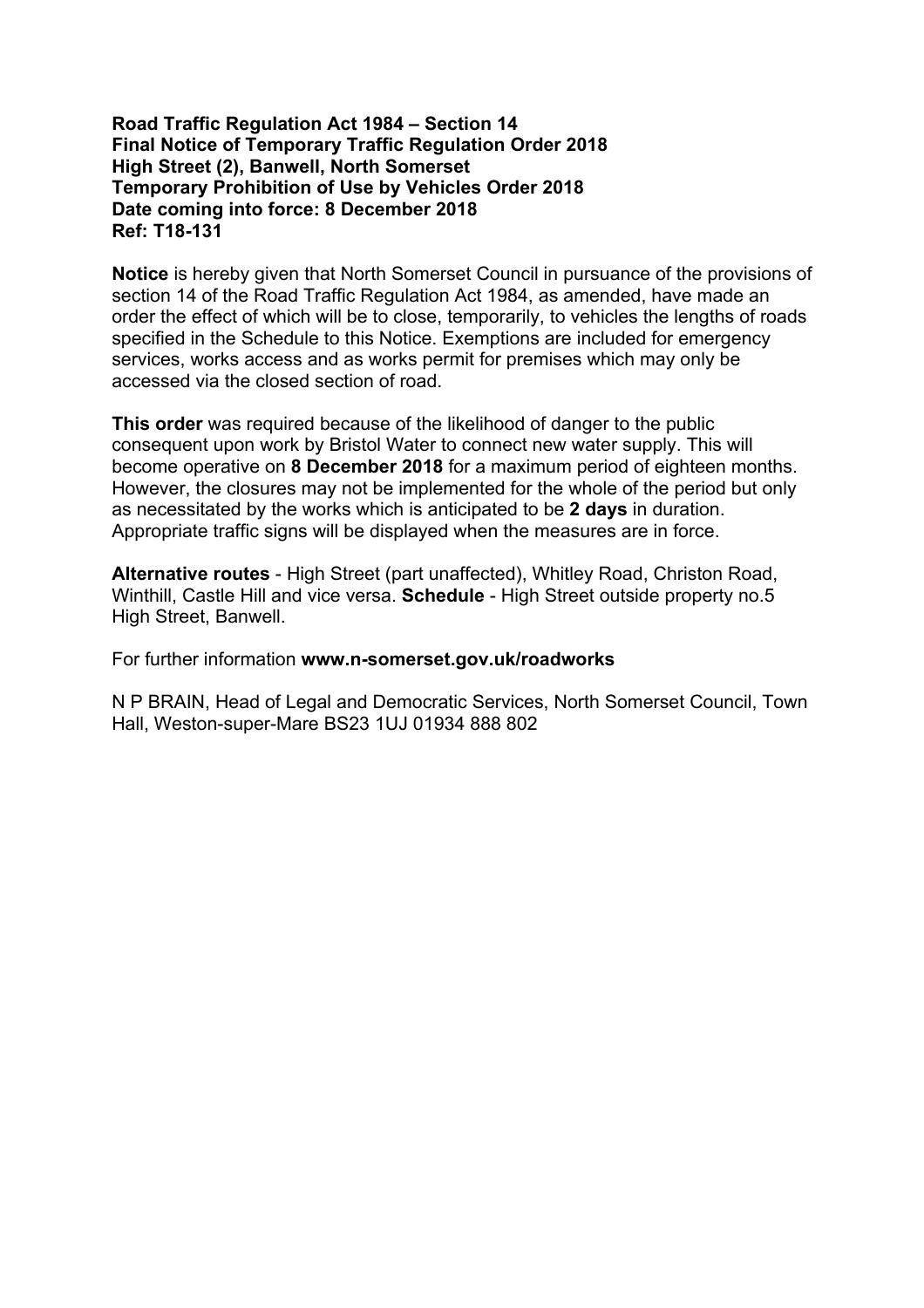# **Road Traffic Regulation Act 1984 – Section 14 Final Notice of Temporary Traffic Regulation Order Prohibition 2018 Brockley Lane, Brockley, North Somerset Temporary Prohibition of use by Vehicles Order 2018 Date coming into force: 25 November 2018 Ref: T18-133**

**Notice** is hereby given that North Somerset Council in pursuance of the provisions of section 14 of the Road Traffic Regulation Act 1984, as amended, have made an order the effect of which will be to close, temporarily, to vehicles the lengths of roads specified in the Schedule to this Notice. Exemptions are included for emergency services, works access and as works permit for premises which may only be accessed via the closed section of road.

**This order** was required because of the likelihood of danger to the public consequent upon work by Gigaclear Limited to Trenching works for Fibre Optic cable and equipment installation. This will become operative on **25 November 2018** for a maximum period of eighteen months. However, the closures may not be implemented for the whole of the period but only as necessitated by the works which is anticipated to be **19 days** in duration. Appropriate traffic signs will be displayed when the measures are in force.

**Alternative routes** - A370 Main Road, Station Road, Queens Road, Hannah More Road, St Marys Grove, Netherton Wood Lane, Chelvey Road and vice versa. **Schedule** - Brockley Lane for its full extent.

For further information **www.n-somerset.gov.uk/roadworks**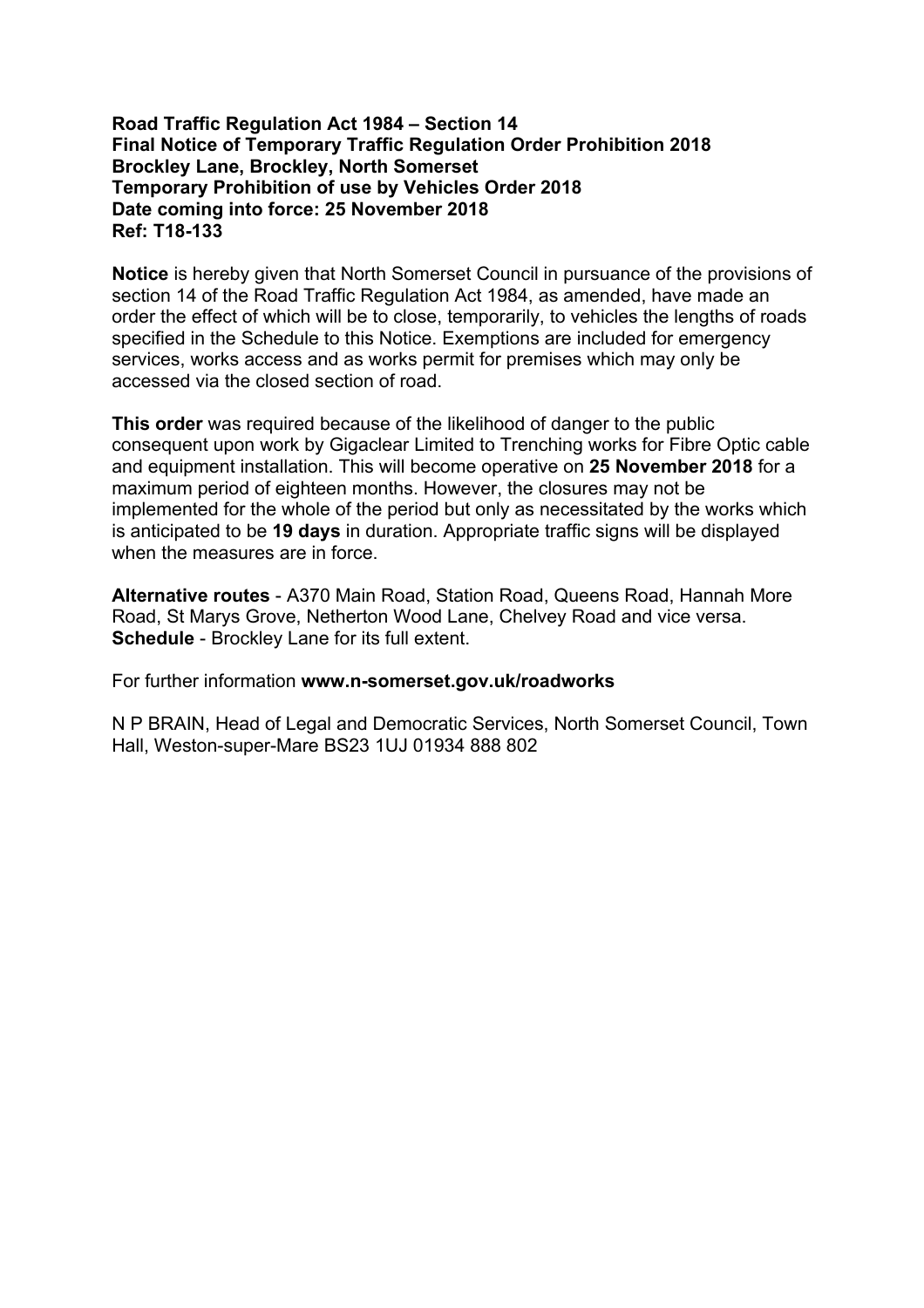## **Road Traffic Regulation Act 1984 – Section 14 Notice of Temporary Traffic Regulation Order 2018 Bleadon Hill, Weston-super-Mare, North Somerset Temporary Prohibition of Use by Vehicles Order 2018 Date coming into force: 17 December 2018 Ref: T18-56**

**Notice** is hereby given that North Somerset Council in pursuance of the provisions of section 14 of the Road Traffic Regulation Act 1984, as amended, intend to make an order the effect of which will be to close, temporarily, to vehicles the lengths of roads specified in the Schedule to this Notice. Exemptions are included for emergency services, works access and as works permit for premises which may only be accessed via the closed section of road.

**This order** is required because of the likelihood of danger to the public consequent upon work by Network Rail Infrastructure Ltd to undertake Bridge maintenance work. This will become operative on **17 December 2018** for a maximum period of eighteen months. However, the closures may not be implemented for the whole of the period but only as necessitated by the works in two phases which is anticipated to be **1 night** between **8pm and 6am** in duration in Phase One anticipated to start on **17 December 2018** and **33 days** in duration in Phase Two anticipated to start **7 January 2019**. Appropriate traffic signs will be displayed when the measures are in force.

**Alternative routes** - Bridgwater Road A370, Bleadon Road, Coronation Road, Celtic Way, Bleadon Hill (part unaffected) and vice versa. **Schedule** - Phase One, 17 December, 1 night, 8pm to 6am - Bleadon Hill from its junction with Bridgwater Road A370 for approximately 190m in an easterly direction to Devil's Bridge. Phase Two, 7 January, 33 days - Bleadon Hill from its junction with Bridgwater Road A370 for approximately 190m in an easterly direction to Devil's Bridge.

For further information **www.n-somerset.gov.uk/roadworks**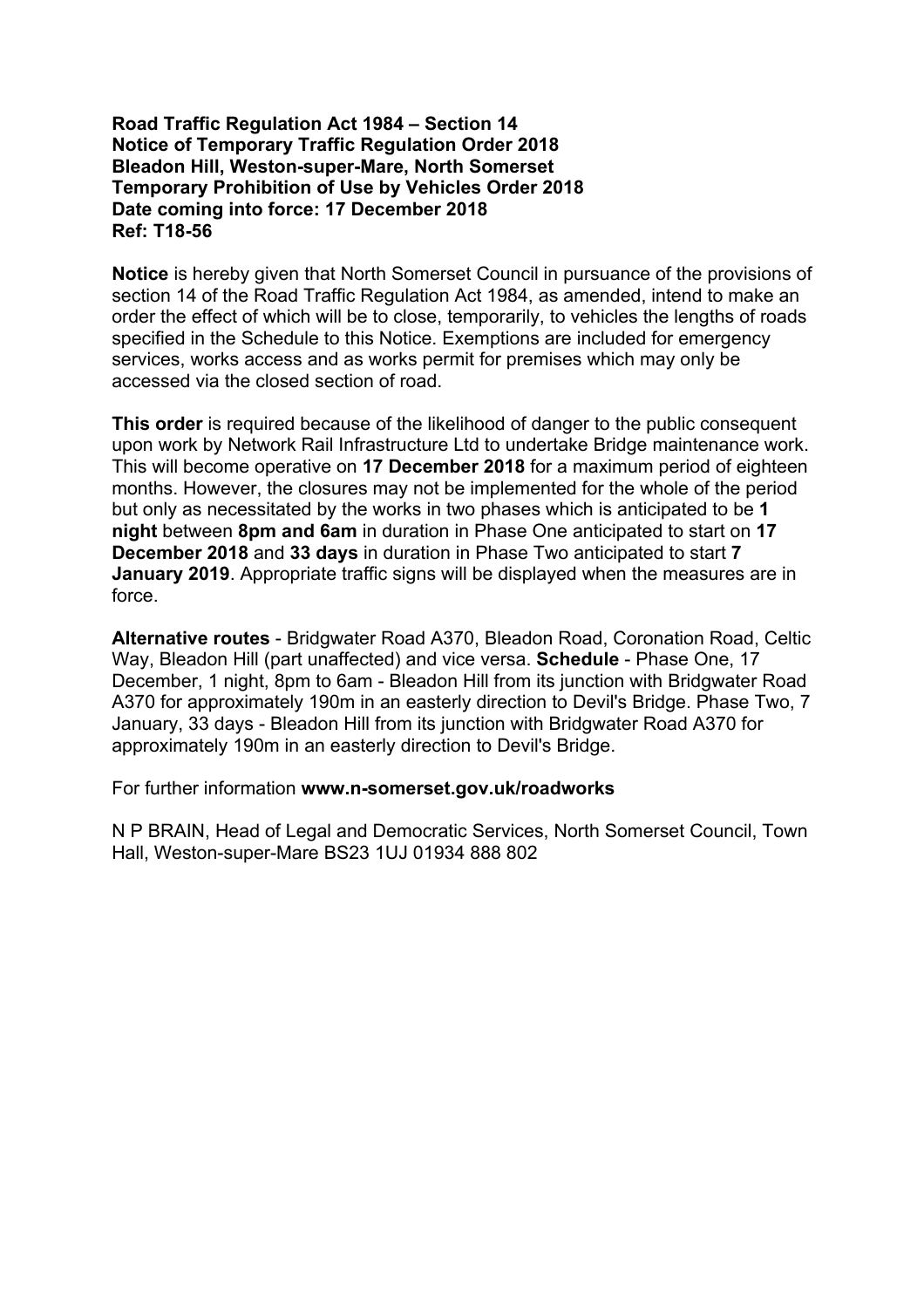# **A371 Locking Moor Road, Weston-super-Mare, North Somerset (Temporary 30mph Speed Limit) Order 2018 Ref: DF/T18/19**

**Notice** is hereby given that North Somerset District Council in pursuance of the provisions of section 14 of the Road Traffic Regulation Act 1984, as amended, intend to make an order the effect of which will be: 1) to restrict the speed of any vehicle to 30 miles per hour, temporarily, in the lengths of roads specified in Schedule 1 of this Notice. 2) to restrict the speed of any vehicle to 40 miles per hour, temporarily, in the lengths of roads specified in Schedule 2 of this Notice. This order is required because of danger to the public arising from construction works and the subsequent need to control traffic in order to protect the workforce.

**The order** will become operative on **30 November 2018** for a maximum period of **26 months**. However, the restriction may not be implemented for the whole of the period but only as necessitated by the works which is anticipated to be of **22 months** in duration. This order revokes all speed restriction orders which relate to the length of road specified in the Schedules of this notice for the duration that this order is in place.

**Schedule 1** A371 Locking Moor Road from the junction with Elm Tree Road to a point approximately 500m east of the junction with Elm Tree Road and from the junction with Old Banwell Road to the junction with Banwell Road. **Schedule 2** A371 Locking Moor Road from a point approximately 500m east of the junction with Elm Tree Road to the junction with Old Banwell Road.

For further information **www.n-somerset.gov.uk/roadworks**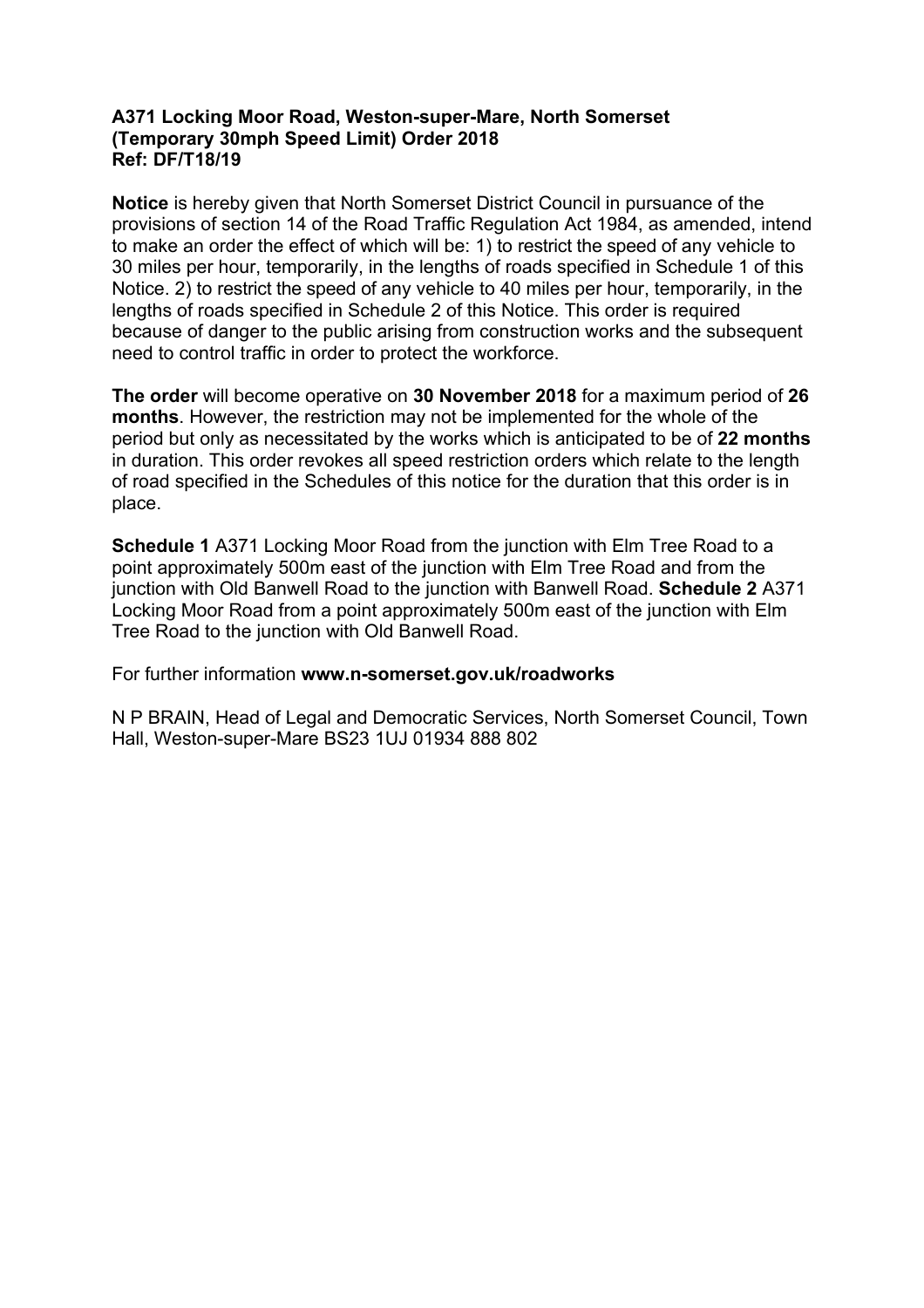# **Nore Road and Cabstand, Portishead, North Somerset (Temporary Prohibition of Use by Vehicles) Order 2018 Ref: PB/T18/36**

**Notice** is hereby given that North Somerset District Council in pursuance of the provisions of section 14 of the Road Traffic Regulation Act 1984, as amended, have made an order the effect of which will be to close, temporarily, to vehicles the lengths of roads specified in the Schedule to this Notice.

**This order** is required because of patching and civils works and will become operative on **12 December 2018** for a maximum period of eighteen months. However, the closures may not be implemented for the whole of the period but only as necessitated by the works which is anticipated to be of **4 days** between **9am and 3.30pm**.

**Alternative routes** - Phase 1: A369 Wyndham Way, B3124 High Street, B3124 Clevedon Road, Valley Road, Down Road, Nore Road (part unaffected) and vice versa. Phase 2: Nore Road (part unaffected), Cabstand, A369 Wyndham Way, B3124 High Street, B3124 Clevedon Road, Valley Road, Down Road, Nore Road (part unaffected) and vice versa. Phase 3: Nore Road (part unaffected), Cabstand, A369 Wyndham Way, B3124 High Street, B3124 Clevedon Road, Valley Road, Down Road, Nore Road (part unaffected) and vice versa. **Schedule** – Phase 1 Nore Road and Cabstand from its junction with A369 to its junction with West Hill. Phase 2 Nore Road from its junction with West Hill to its junction with Raleigh Rise. Phase 3 Nore Road from its junction with Cabot Rise to its junction with Glenwood Rise.

For further information **www.n-somerset.gov.uk/roadworks**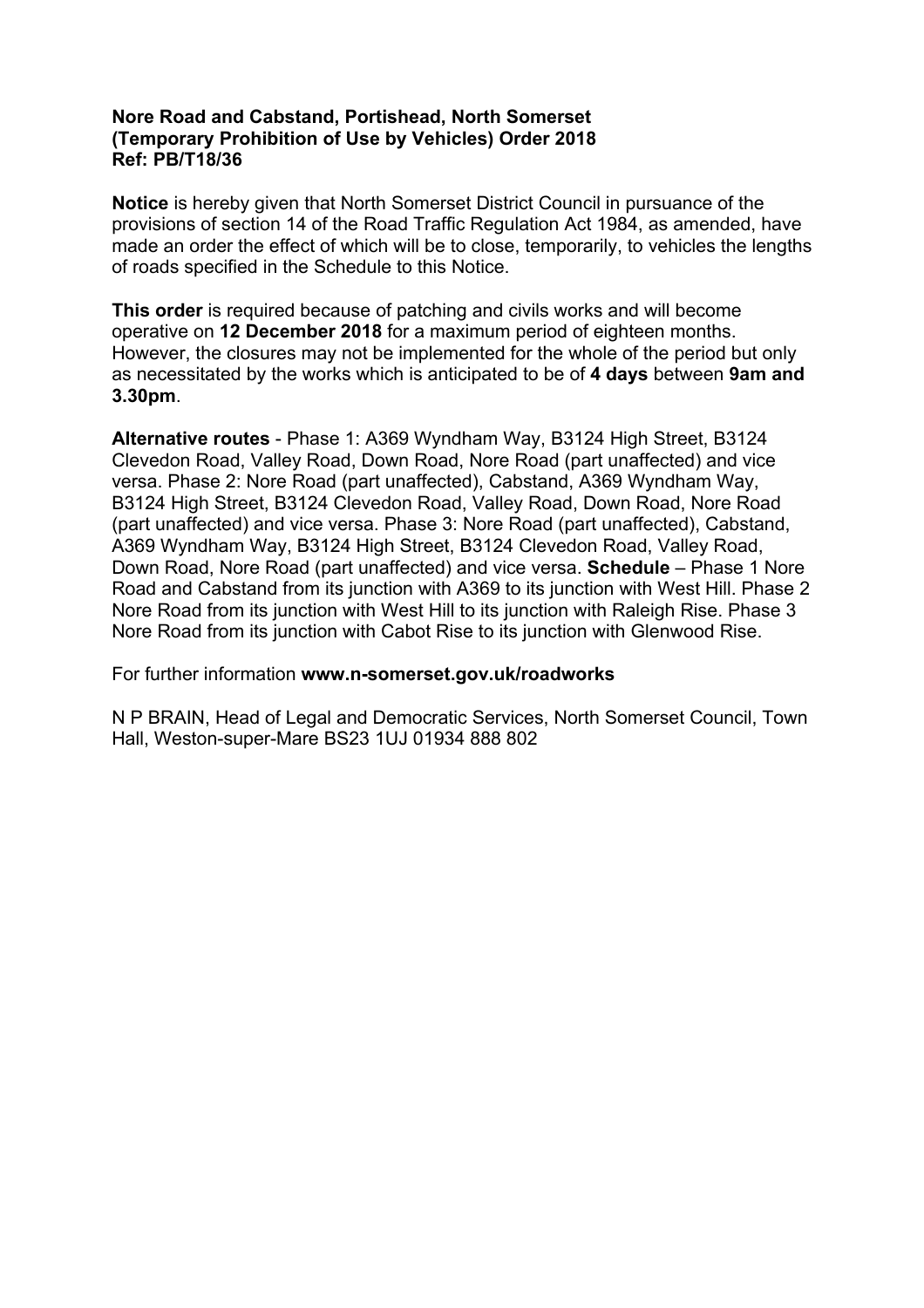# **A370 West Town Road and Rodney Road, Backwell, North Somerset (Temporary Prohibition of Use by Vehicles) Order 2018 Ref: GD/T18/41**

**Notice** is hereby given that North Somerset District Council in pursuance of the provisions of section 14 of the Road Traffic Regulation Act 1984, as amended, intend to make an order the effect of which will be to close, temporarily, to vehicles the lengths of roads specified in the Schedule to this Notice.

**This order** is required because of carriageway patching works and will become operative on **18 December 2018** for a maximum period of eighteen months. However, the closures may not be implemented for the whole of the period but only as necessitated by the works which is anticipated to be of **5 nights** between **8pm and 5am**.

**Alternative routes** – Cars and LGVs - (A370 West Town Road, Farleigh Road, Main Road, Long Ashton By-pass), (A4174 - Colliters Way), (A38 - Bridgwater Road, Potters Hill, Bristol Road), Downside Road, Brockley Combe Road, (A370 Main Road) and vice versa. HGVs - (A370 West Town Road, Farleigh Road, Main Road, Long Ashton By-pass), (A4174 - Colliters Way), (A38 - Bridgwater Road, Potters Hill, Bristol Road, Red Hill, Station Road, Bypass), (B3133 Stock Lane, Brinsea Road, High Street), (A370 Bristol Road, Rhodyate Hill, Main Road, West Town Road) and vice versa. **Schedule** – A370 West Town Road from its junction with Station Road to its junction with Church Lane. Rodney Road from its junction with A370 West Town Road to its junction with Bramley Drive.

For further information **www.n-somerset.gov.uk/roadworks**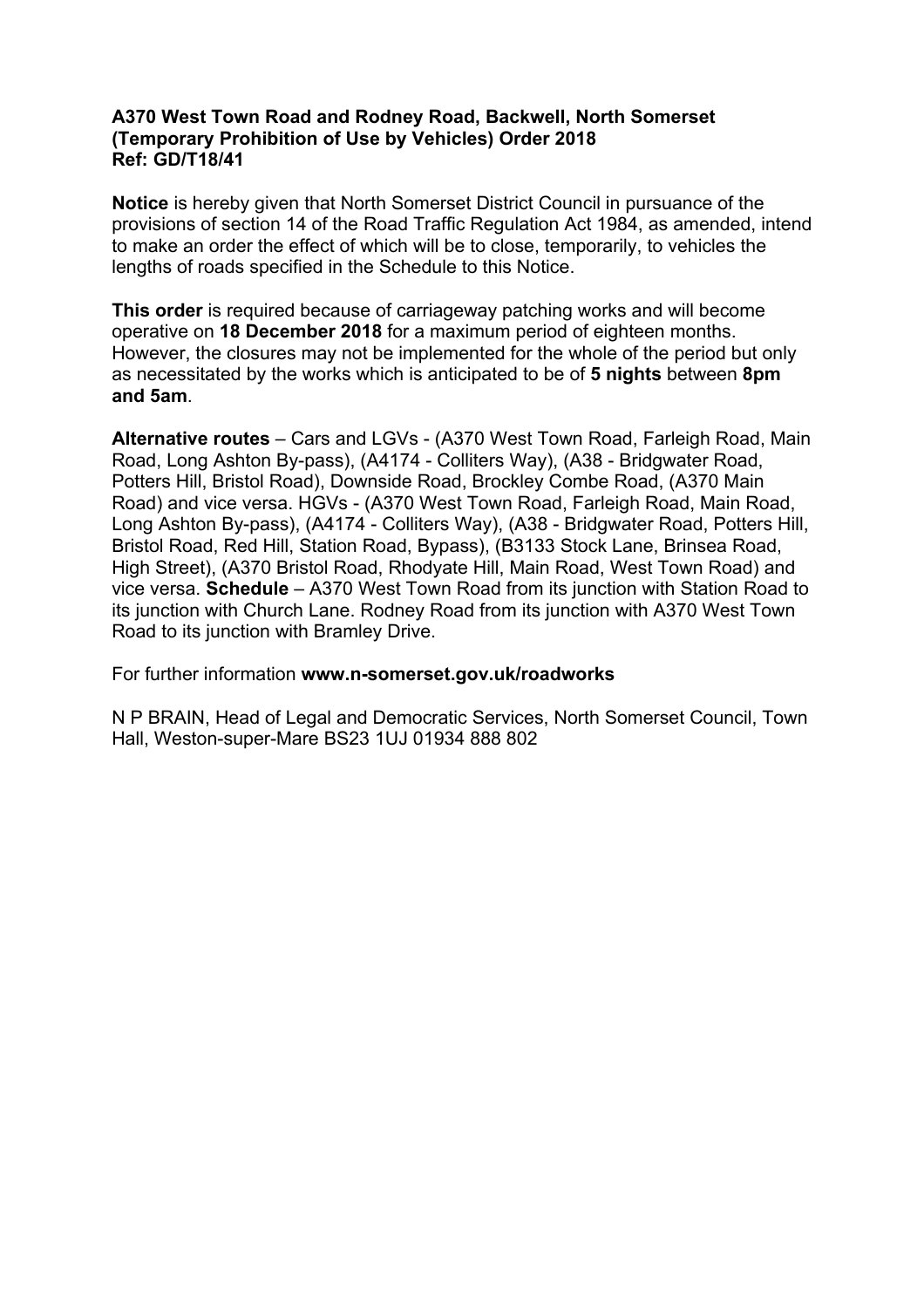# **Knightstone Road/South Parade/Lower Church Road, Weston-super-Mare, North Somerset Temporary Prohibition of Use by Vehicles Order 2018 Ref: MOS/T18/40**

**Notice** is hereby given that North Somerset District Council in pursuance of the provisions of section 14 of the Road Traffic Regulation Act 1984, as amended, have made an order the effect of which will be to close, temporarily, to vehicles the lengths of roads specified in the Schedule to this Notice.

**This order** is required because of public realm improvement works to realign the carriageway, widen the footways and resurfacing the carriageway and will become operative on **3 December 2018** for a maximum period of eighteen months. However, the closures will not be implemented for the whole of the period but only as necessitated by the works which will require several closures over a period anticipated to be **20 weeks** in duration.

**Alternative routes:** Knightstone Road - Royal Parade, Marine Parade, Beach Road, Carlton Street, Walliscote Grove Road, Walliscote Road, Station Road, Francis Fox Road, Locking Road, Alfred Street, Boulevard, Waterloo Street, South Parade. South Parade – Knightstone Road, Royal Parade, Marine Parade, Beach Road, Carlton Street, Walliscote Grove Road, Walliscote Road, Station Road, Francis Fox Road, Locking Road, Alfred Street, Boulevard, Waterloo Street. Lower Church Road - Upper Church Road, St Josephs Road, Bristol Road Lower, Arundell Road, Albert Quadrant, Boulevard, Waterloo Street, South Parade. **Schedule:** Knightstone Road from Royal Parade to West Street. South Parade – from West Street to Waterloo Street. Lower Church Road from South Terrance to Knightstone Road

For further information **www.n-somerset.gov.uk/roadworks**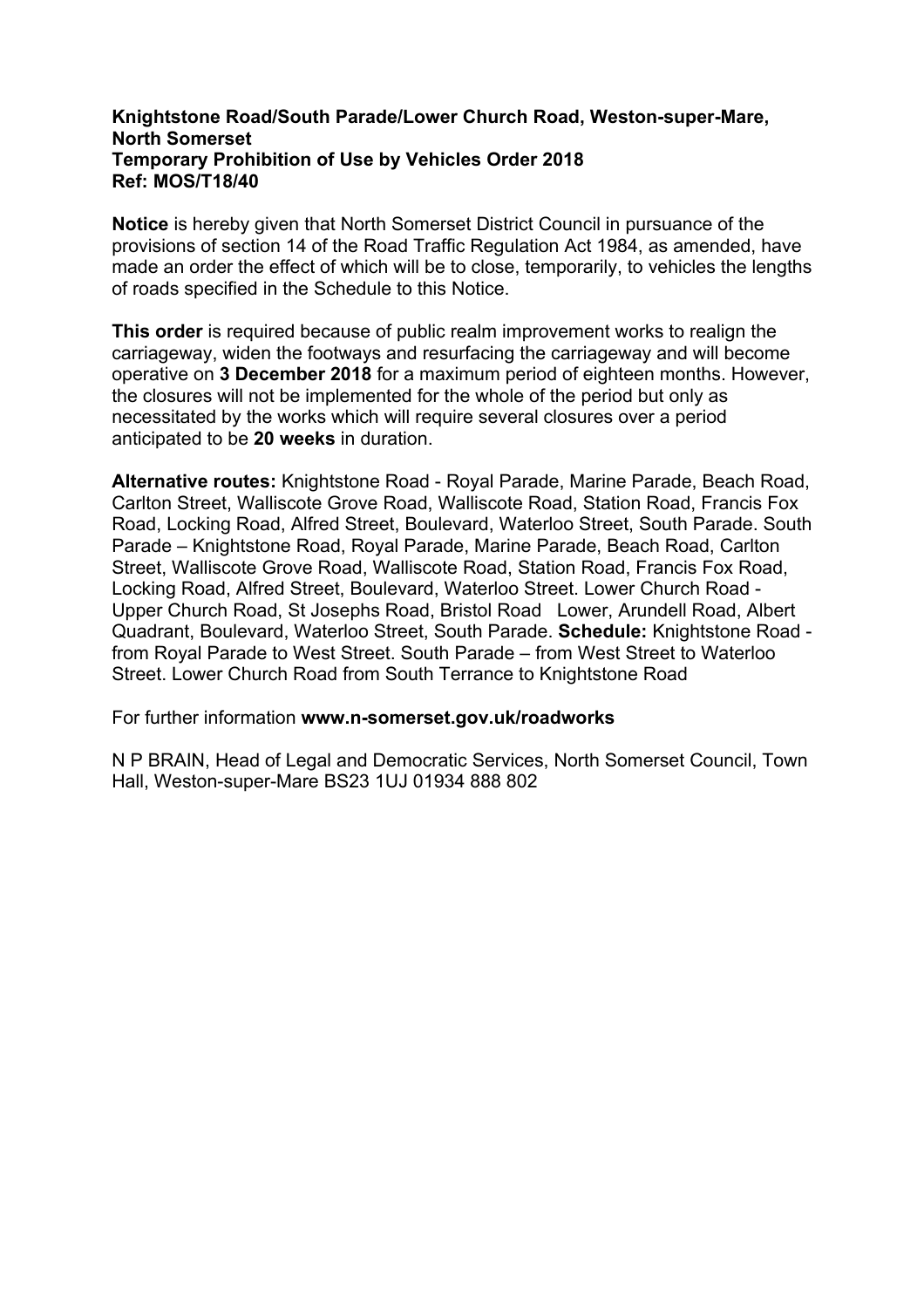# **Clevedon Road, Tickenham, North Somerset (Temporary Prohibition of Use by Vehicles) Order 2018 Ref: MH/CR/18**

**Notice** is hereby given that North Somerset District Council in pursuance of the provisions of section 14 of the Road Traffic Regulation Act 1984, as amended, intend to make an order the effect of which will be to close, temporarily, to vehicles the lengths of roads specified in the Schedule to this Notice.

**This order** is required because of carriageway resurfacing and will become operative on **6 December 2018** for a maximum period of eighteen months. However, the closures may not be implemented for the whole of the period but only as necessitated by the works which is anticipated to be **3 nights**, between **7pm and 6am** (dependent on weather).

**Alternative routes** - Clevedon Road (B3130), Stock Way North (B3130), High Street (B3130), Bristol Road (B3130), Clevedon Road (B3130), Weston Road, Long Ashton Road, Clarken Combe (B3128), Clevedon Road (B3128), Tickenham Hill (B3128). Schedule - Clevedon Road from its junction with Pound Lane to junction with Tickenham Hill.

For further information **www.n-somerset.gov.uk/roadworks**